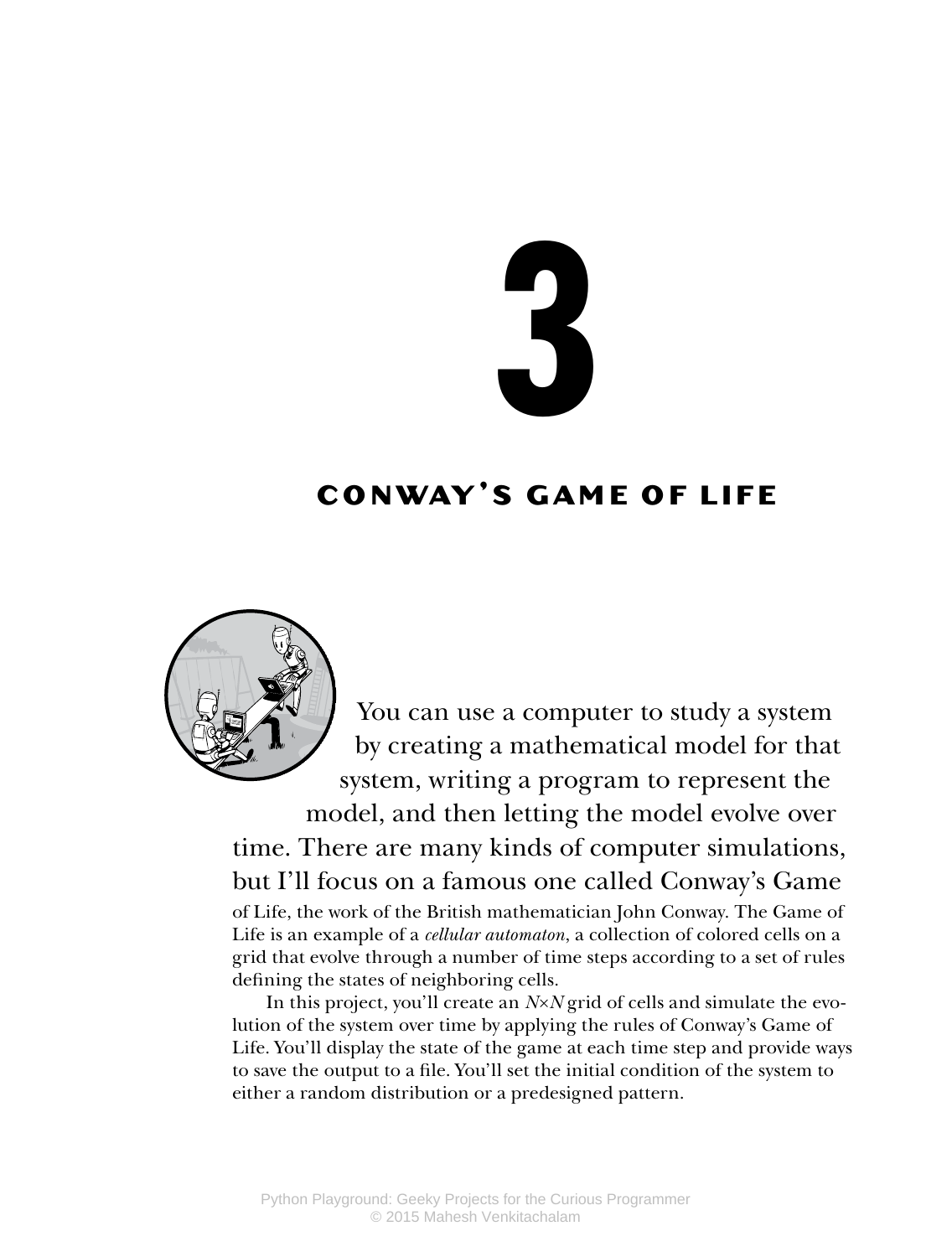This simulation consists of the following components:

- A property defined in one- or two-dimensional space
- A mathematical rule to change this property for each step in the simulation
- A way to display or capture the state of the system as it evolves

The cells in Conway's Game of Life can be either ON or OFF. The game starts with an initial condition, in which each cell is assigned one state and mathematical rules determine how its state will change over time. The amazing thing about Conway's Game of Life is that with just four simple rules the system evolves to produce patterns that behave in incredibly complex ways, almost as if they were alive. Patterns include "gliders" that slide across the grid, "blinkers" that flash on and off, and even replicating patterns.

Of course, the philosophical implications of this game are also significant, because they suggest that complex structures can evolve from simple rules without following any sort of preset pattern.

Here are some of the main concepts covered in this project:

- Using matplotlib imshow to represent a 2D grid of data
- Using matplotlib for animation
- Using the numpy array
- Using the % operator for boundary conditions
- Setting up a random distribution of values

#### **How It Works**

Because the Game of Life is built on a grid of nine squares, every cell has eight neighboring cells, as shown in Figure 3-1. A given cell (*i*, *j*) in the simulation is accessed on a grid [*i*][*j*], where *i* and *j* are the row and column indices, respectively. The value of a given cell at a given instant of time depends on the state of its neighbors at the previous time step.

Conway's Game of Life has four rules.

- 1. If a cell is ON and has fewer than two neighbors that are ON, it turns OFF.
- 2. If a cell is ON and has either two or three neighbors that are ON, it remains ON.
- 3. If a cell is ON and has more than three neighbors that are ON, it turns OFF.
- 4. If a cell is OFF and has exactly three neighbors that are ON, it turns ON.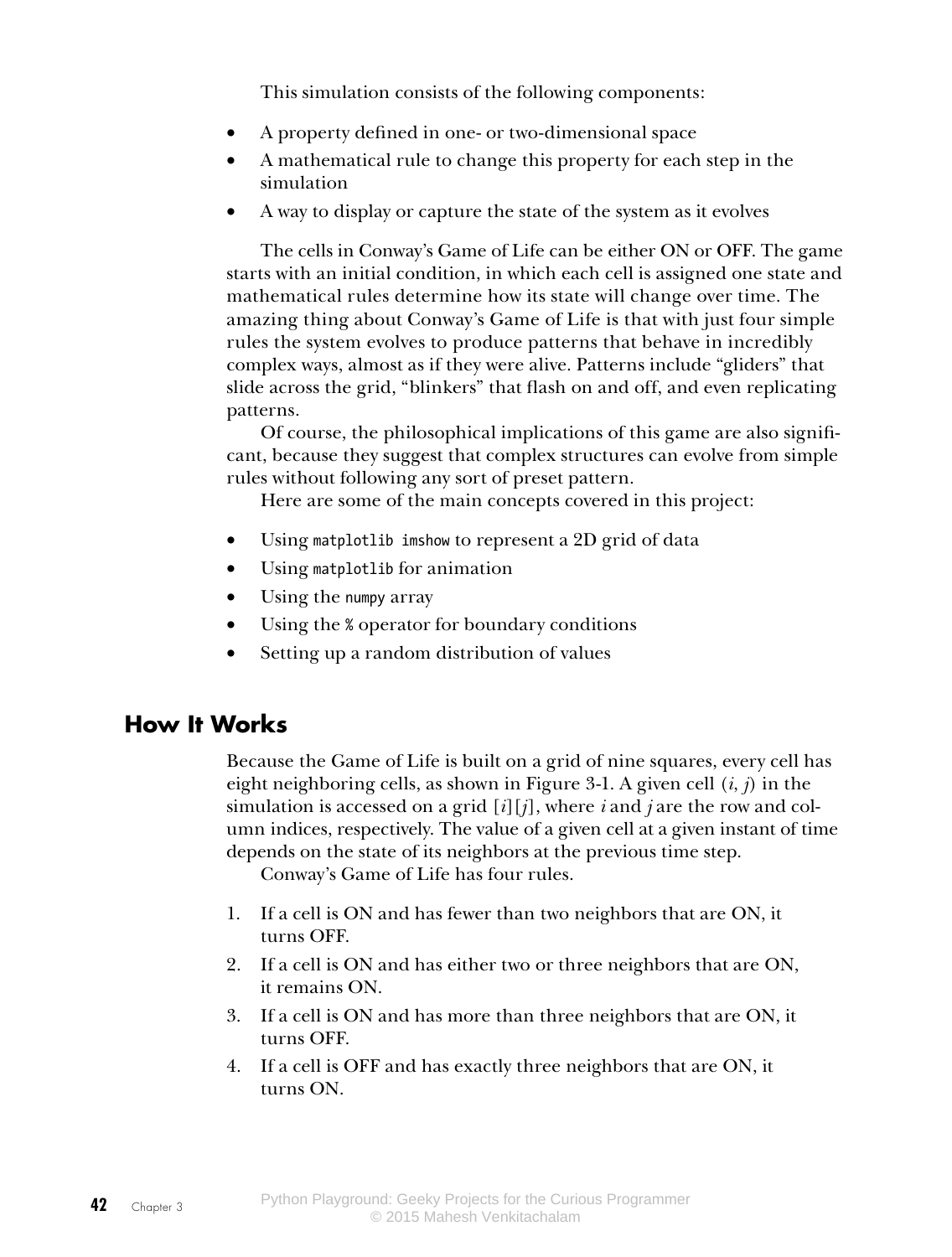These rules are meant to mirror some basic ways that a group of organisms might fare over time: underpopulation and overpopulation kill cells by turning a cell OFF when it has fewer than two neighbors or more than three, and cells stay ON and reproduce by turning another cell from OFF to ON when the population is balanced. But what about cells at the edge of the grid? Which cells are their neighbors? To answer this question, you need to think about *boundary conditions*, the rules that govern what happens to cells at the edges or boundaries of the grid. I'll

| $(i-1, j-1)$ | $(i-1, j)$ | $(i-1, j+1)$ |
|--------------|------------|--------------|
| $(i, j-1)$   | (i, j)     | $(i, j+1)$   |
| $(i+1, j-1)$ | $(i+1, j)$ | $(i+1, j+1)$ |

*Figure 3-1: Eight neighboring cells*

address this question by using *toroidal boundary conditions*, meaning that the square grid wraps around so that its shape is a torus. As shown in Figure 3-2, the grid is first warped so that its horizontal edges (A and B) join to form a cylinder, and then the cylinder's vertical edges (C and D) are joined to form a torus. Once the torus has been formed, all cells have neighbors because the whole space has no edge.



*Figure 3-2: Conceptual visualization of toroidal boundary conditions*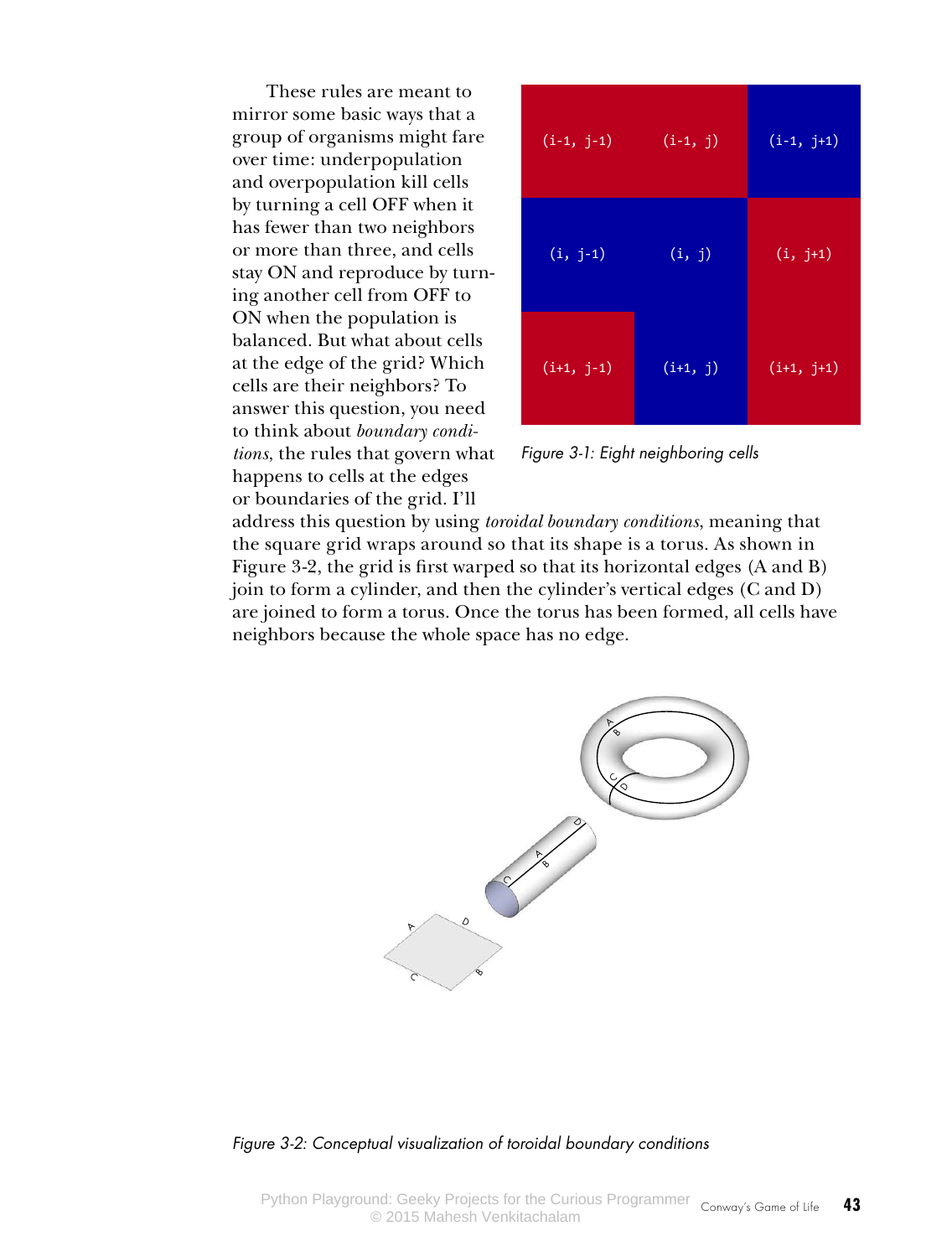**NOTE** *This is similar to how boundaries work in Pac-Man. If you go off the top of the screen, you appear on the bottom. If you go off the left side of the screen, you appear on the right side. This kind of boundary condition is common in 2D simulations.* 

> Here's a description of the algorithm you'll use to apply the four rules and run the simulation:

- 1. Initialize the cells in the grid.
- 2. At each time step in the simulation, for each cell  $(i, j)$  in the grid, do the following:
	- a. Update the value of cell (*i*, *j*) based on its neighbors, taking into account the boundary conditions.
	- b. Update the display of grid values.

#### **Requirements**

You'll use numpy arrays and the matplotlib library to display the simulation output, and you'll use the matplotlib animation module to update the simulation. (See Chapter 1 for a review of matplotlib.)

#### **The Code**

You'll develop the code for the simulation bit by bit inside the Python interpreter by examining the pieces needed for different parts. To see the full project code, skip ahead to "The Complete Code" on page 49.

First, import the modules you'll be using for this project:

```
>>> import numpy as np
>>> import matplotlib.pyplot as plt 
>>> import matplotlib.animation as animation
```
Now let's create the grid.

#### *Representing the Grid*

To represent whether a cell is alive (ON) or dead (OFF) on the grid, you'll use the values 255 and 0 for ON and OFF, respectively. You'll display the current state of the grid using the imshow() method in matplotlib, which represents a matrix of numbers as an image. Enter the following:

```
u >>> x = np.array([[0, 0, 255], [255, 255, 0], [0, 255, 0]])
v >>> plt.imshow(x, interpolation='nearest')
  plt.show()
```
At  $\bullet$ , you define a 2D numpy array of shape  $(3, 3)$ , where each element of the array is an integer value. You then use the plt.show() method to display this matrix of values as an image, and you pass in the interpolation option as 'nearest' at  $\bullet$  to get sharp edges for the cells (or they'd be fuzzy).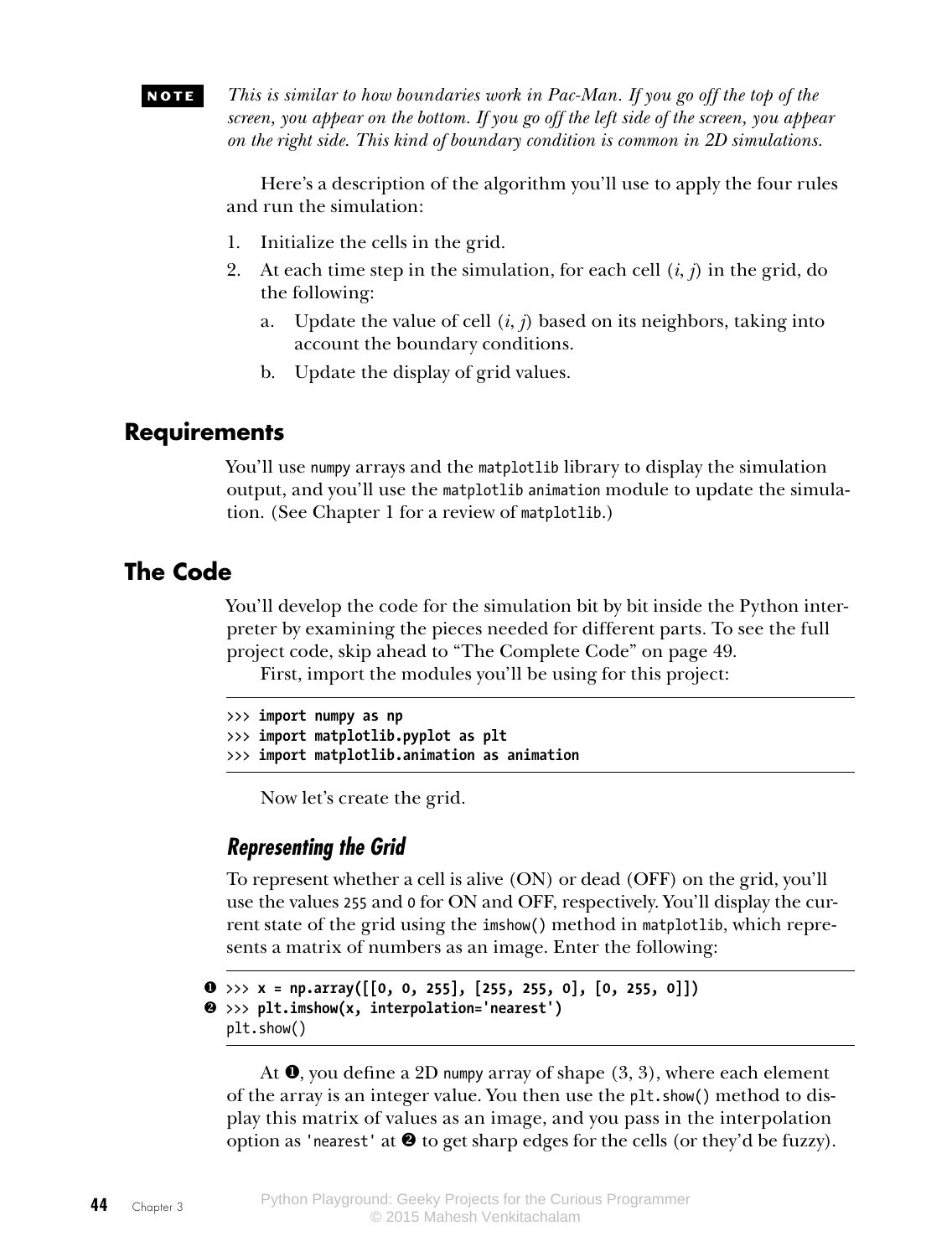

Figure 3-3 shows the output of this code.

*Figure 3-3: Displaying a grid of values*

Notice that the value of 0 (OFF) is shown in dark gray and 255 (ON) is shown in light gray, which is the default colormap used in imshow().

#### *Initial Conditions*

To begin the simulation, set an initial state for each cell in the 2D grid. You can use a random distribution of ON and OFF cells and see what kind of patterns emerge, or you can add some specific patterns and see how they evolve. You'll look at both approaches.

To use a random initial state, use the choice() method from the random module in numpy. Enter the following:

```
np.random.choice([0, 255], 4*4, p=[0.1, 0.9]).reshape(4, 4)
```
Here is the output:

| array([[255, 255, 255, 255],                       |  |  |
|----------------------------------------------------|--|--|
| $\begin{bmatrix} 255, 255, 255, 255 \end{bmatrix}$ |  |  |
| [255, 255, 255, 255],                              |  |  |
| [255, 255, 255, 0]                                 |  |  |

np.random.choice chooses a value from the given list [0, 255], with the probability of the appearance of each value given in the parameter p=[0.1, 0.9]. Here, you ask for 0 to appear with a probability of 0.1 (or 10 percent) and for 255 to appear with a probability of 90 percent. (The two values in p must add up to 1.) Because this choice() method creates a one-dimensional array of 16 values, you use .reshape to make it a two-dimensional array.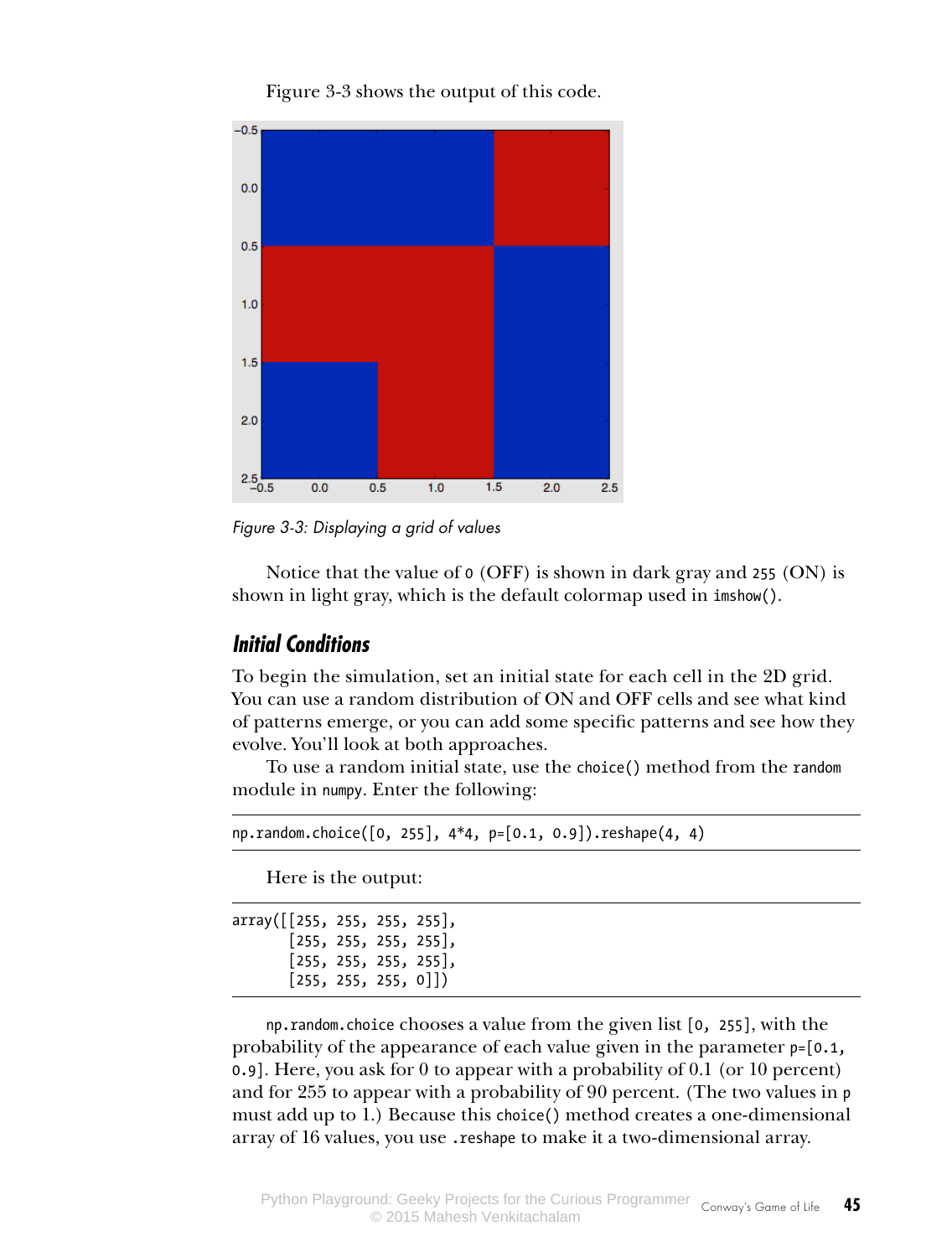To set up the initial condition to match a particular pattern instead of just filling in a random set of values, initialize the two-dimensional grid to zeros and then use a method to add a pattern at a particular row and column in the grid, as shown here:

```
def addGlider(i, j, grid):
        """adds a glider with top left cell at (i, j)"""
0 glider = np.array([(0, 0, 255], [255, 0, 255], 
                             [0, 255, 255]])
\bullet grid[i:i+3, j:j+3] = glider
\bullet grid = np.zeros(N*N).reshape(N, N)
\bullet addGlider(1, 1, grid)
```
At  $\bullet$ , you define the glider pattern (an observed pattern that moves steadily across the grid) using a numpy array of shape  $(3, 3)$ . At  $\bullet$ , you can see how you use the numpy slice operation to copy this pattern array into the simulation's two-dimensional grid, with its top-left corner placed at the coordinates you specify as i and j. You create an  $N \times N$  array of zeros at  $\bullet$ , and at  $\Theta$ , you call the addGlider() method to initialize the grid with the glider pattern.

#### *Boundary Conditions*

Now we can think about how to implement the toroidal boundary conditions. First, let's see what happens at the right edge of a grid of size *N*×*N*. The cell at the end of row *i* is accessed as grid[i][N-1]. Its neighbor to the right is grid[i][N], but according to the toroidal boundary conditions, the value accessed as grid[i][N] should be replaced by grid[i][0]. Here's one way to do that:

```
if j == N-1:
    right = grid[i][0]else:
    right = grid[i][j+1]
```
Of course, you'd need to apply similar boundary conditions to the left, top, and bottom sides of the grid, but doing so would require adding a lot more code because each of the four edges of the grid would need to be tested. A much more compact way to accomplish this is with Python's modulus (%) operator, as shown here:

```
>>> N = 16
>>> i1 = 14
>>> i2 = 15
>>> (i1+1)%N
15
>>> (i2+1)%N
\Omega
```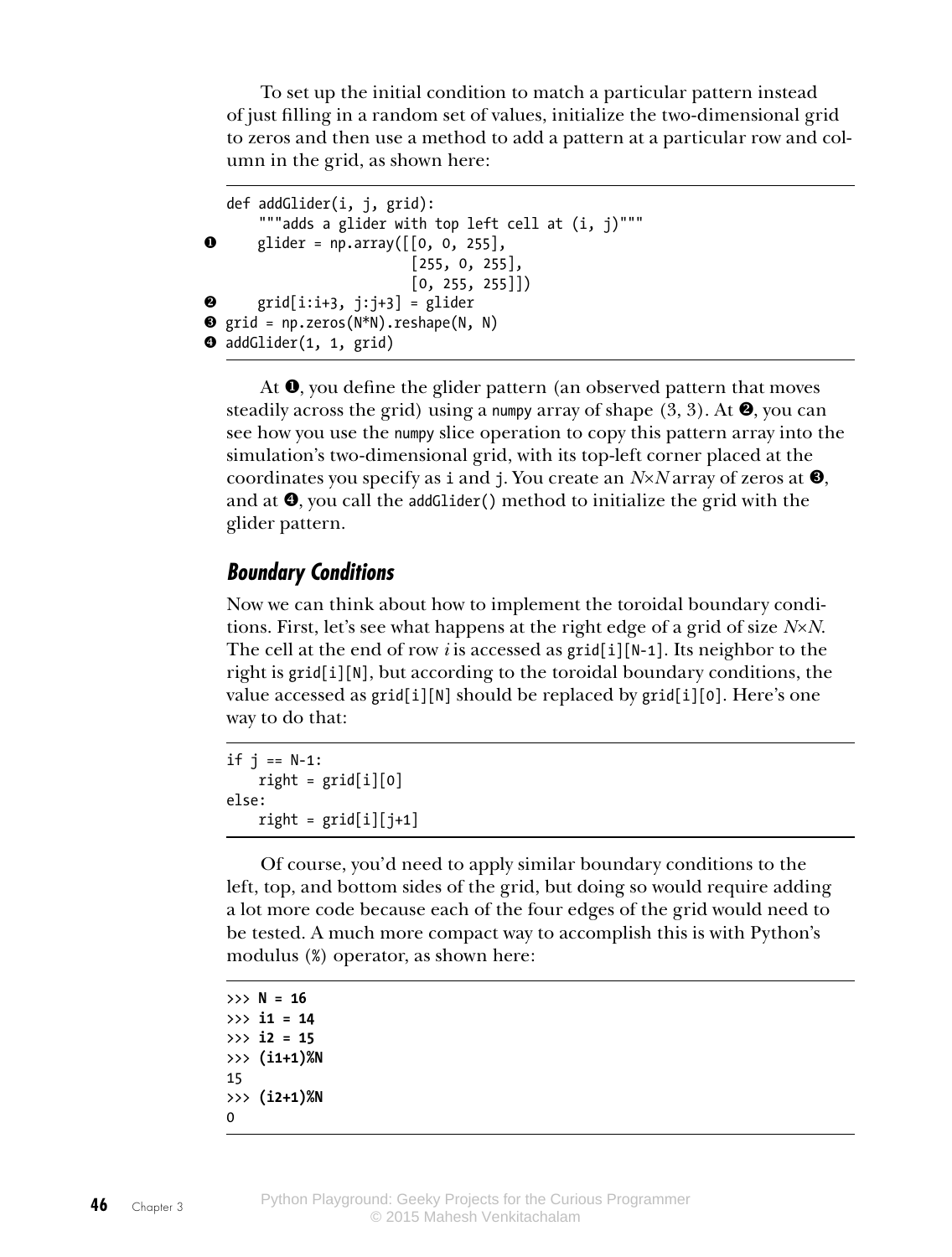As you can see, the % operator gives the remainder for the integer division by N. You can use this operator to make the values wrap around at the edge by rewriting the grid access code like this:

```
right = grid[i][(j+1)%N]
```
Now when a cell is on the edge of the grid (in other words, when  $j = N-1$ ), asking for the cell to the right with this method will give you  $(j+1)$ %N, which sets j back to 0, making the right side of the grid wrap to the left side. When you do the same for the bottom of the grid, it wraps around to the top.

#### *Implementing the Rules*

The rules of the Game of Life are based on the number of neighboring cells that are ON or OFF. To simplify the application of these rules, you can calculate the total number of neighboring cells in the ON state. Because the ON states have a value of 255, you can just sum the values of all the neighbors and divide by 255 to get the number of ON cells. Here is the relevant code:

```
 # apply Conway's rules
             if grid[i, j] == 0N:
\bullet if (total < 2) or (total > 3):
                    newGrid[i, j] = OFF else:
                if total == 3:
\bullet newGrid[i, j] = ON
```
At  $\bullet$ , any cell that is ON is turned OFF if it has fewer than two neighbors that are ON or if it has more than three neighbors that are ON. The code at  $\bullet$  applies only to OFF cells: a cell is turned ON if exactly three neighbors are ON.

Now it's time to write the complete code for the simulation.

#### *Sending Command Line Arguments to the Program*

The following code sends command line arguments to your program:

```
# main() function
  def main():
       # command line argumentss are in sys.argv[1], sys.argv[2], ...
       # sys.argv[0] is the script name and can be ignored
       # parse arguments
u parser = argparse.ArgumentParser(description="Runs Conway's Game of Life 
           simulation.")
       # add arguments
0 parser.add argument('--grid-size', dest='N', required=False)
w parser.add_argument('--mov-file', dest='movfile', required=False)
x parser.add_argument('--interval', dest='interval', required=False)
y parser.add_argument('--glider', action='store_true', required=False)
       args = parser.parse_args()
```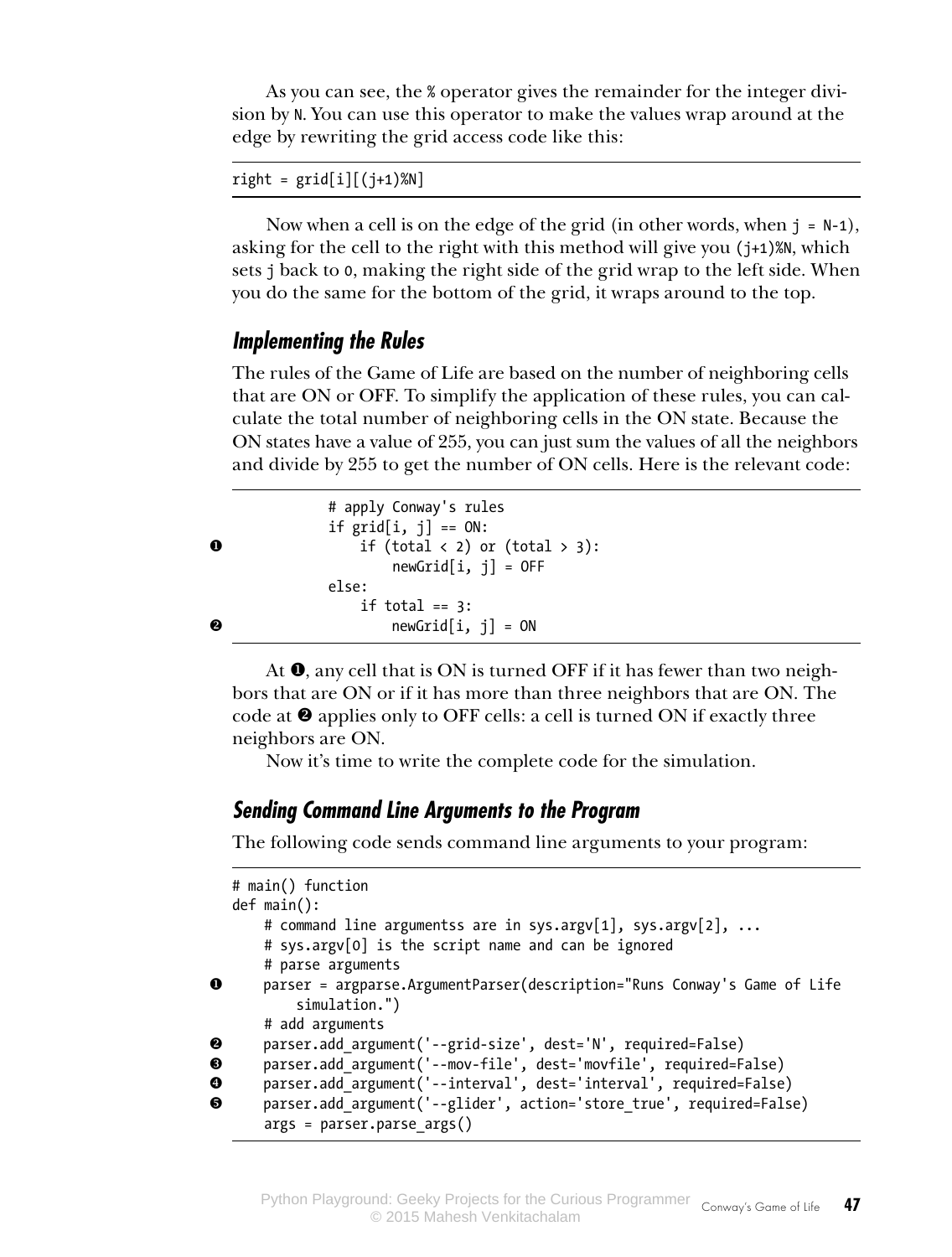The main() function begins by defining command line parameters for the program. You use the argparse class at  $\bullet$  to add command line options to the code, and then you add various options to it in the following lines. At  $\bullet$ , you specify the simulation grid size *N*, and at  $\bullet$ , you specify the filename for the saved *.mov* file. At  $\bullet$ , you set the animation update interval in milliseconds, and at  $\bullet$ , you start the simulation with a glider pattern.

#### *Initializing the Simulation*

Continuing through the code, you come to the following section, which initializes the simulation:

```
 # set grid size
      N = 100if args.N and int(args.N) > 8:
           N = int(args.N) # set animation update interval
        updateInterval = 50
        if args.interval:
            updateInterval = int(args.interval)
       # declare grid
\bullet grid = np.array([])
       # check if "glider" demo flag is specified
        if args.glider:
            grid = np.zeros(N*N).reshape(N, N)
            addGlider(1, 1, grid)
        else:
            # populate grid with random on/off - more off than on
            grid = randomGrid(N)
```
Still within the main() function, this portion of the code applies any parameters called at the command line, once the command line options have been parsed. For example, the lines that follow  $\bullet$  set up the initial conditions, either a random pattern by default or a glider pattern.

Finally, you set up the animation.

```
 # set up the animation
\bullet fig, ax = plt.subplots()
       img = ax.imshow(grid, interpolation='nearest')
0 ani = animation.FuncAnimation(fig, update, fargs=(img, grid, N, ),
                                       frames=10,
                                       interval=updateInterval,
                                      save count=50)
       # number of frames? 
       # set the output file
       if args.movfile:
            ani.save(args.movfile, fps=30, extra_args=['-vcodec', 'libx264'])
```

```
 plt.show()
```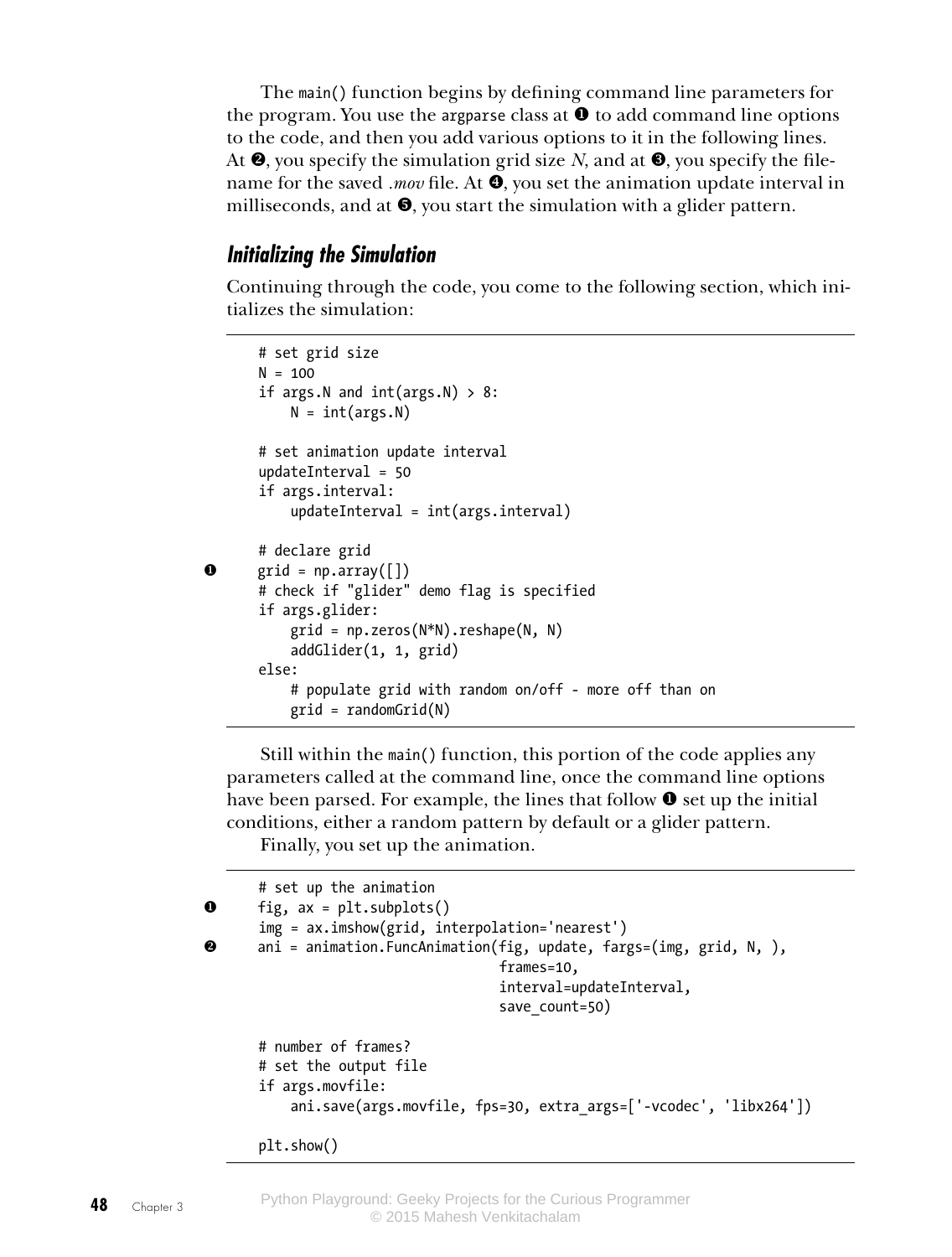At  $\bullet$ , you configure the matplotlib plot and animation parameters. At  $\Theta$ , animation. FuncAnimation() calls the function update(), defined earlier in the program, which updates the grid according to the rules of Conway's Game of Life using toroidal boundary conditions.

#### **The Complete Code**

Here is the complete program for your Game of Life simulation. You can also download the code for this project from *[https://github.com/electronut/pp/](https://github.com/electronut/pp/blob/master/conway/conway.py) [blob/master/conway/conway.py](https://github.com/electronut/pp/blob/master/conway/conway.py)*.

```
import sys, argparse
import numpy as np
import matplotlib.pyplot as plt 
import matplotlib.animation as animation
ON = 255
OFF = 0vals = [ON, OFF]
def randomGrid(N):
     """returns a grid of NxN random values"""
     return np.random.choice(vals, N*N, p=[0.2, 0.8]).reshape(N, N)
def addGlider(i, j, grid):
     """adds a glider with top-left cell at (i, j)"""
    glider = np.array([0, 0, 255], [255, 0, 255], 
                       [0, 255, 255]]grid[i:i+3, j:j+3] = gliderdef update(frameNum, img, grid, N):
     # copy grid since we require 8 neighbors for calculation
     # and we go line by line 
    newGrid = grid.copy() for i in range(N):
         for j in range(N):
             # compute 8-neghbor sum using toroidal boundary conditions
             # x and y wrap around so that the simulation
             # takes place on a toroidal surface
            total = int((grid[i, (j-1)%N] + grid[i, (j+1)%) +grid[(i-1)%N, j] + grid[(i+1)%N, j] + grid[(i-1)%N, (j-1)%N] + grid[(i-1)%N, (j+1)%N] + 
                          grid[(i+1)%N, (j-1)%N] + grid[(i+1)%N, (j+1)%N])/255)
             # apply Conway's rules
            if grid[i, j] == ON:
                if (total \langle 2 \rangle or (total > 3):
                    newGrid[i, j] = OFF else:
                if total == 3:
                    newGrid[i, j] = ON
```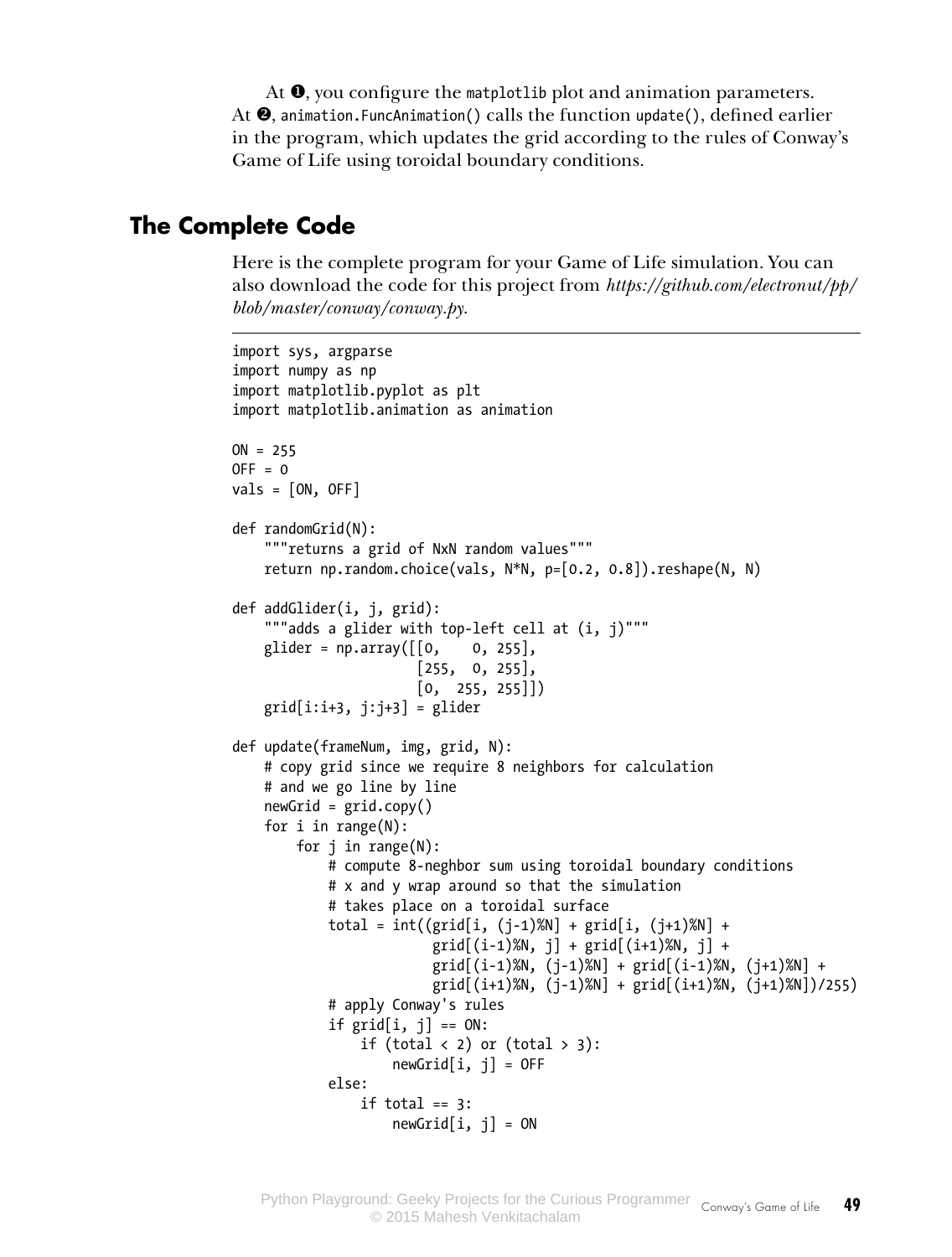```
 # update data
     img.set_data(newGrid)
    grid[:] = newGrid[:] return img,
# main() function
def main():
     # command line arguments are in sys.argv[1], sys.argv[2], ...
     # sys.argv[0] is the script name and can be ignored
     # parse arguments
     parser = argparse.ArgumentParser(description="Runs Conway's Game of Life 
         simulation.")
   # add arguments
    parser.add argument('--grid-size', dest='N', required=False)
     parser.add_argument('--mov-file', dest='movfile', required=False)
     parser.add_argument('--interval', dest='interval', required=False)
    parser.add argument('--glider', action='store true', required=False)
    parser.add argument('--gosper', action='store true', required=False)
     args = parser.parse_args()
     # set grid size
    N = 100if args.N and int(args.N) > 8:
        N = int(args.N) # set animation update interval
     updateInterval = 50
     if args.interval:
         updateInterval = int(args.interval)
     # declare grid
    grid = np.array([]) # check if "glider" demo flag is specified
     if args.glider:
         grid = np.zeros(N*N).reshape(N, N)
         addGlider(1, 1, grid)
     else:
         # populate grid with random on/off - more off than on
         grid = randomGrid(N)
     # set up the animation
     fig, ax = plt.subplots()
     img = ax.imshow(grid, interpolation='nearest')
     ani = animation.FuncAnimation(fig, update, fargs=(img, grid, N, ),
                                    frames=10,
                                    interval=updateInterval,
                                   save count=50)
     # number of frames? 
     # set the output file
     if args.movfile:
        ani.save(args.movfile, fps=30, extra args=['-vcodec', 'libx264'])
```

```
 plt.show()
```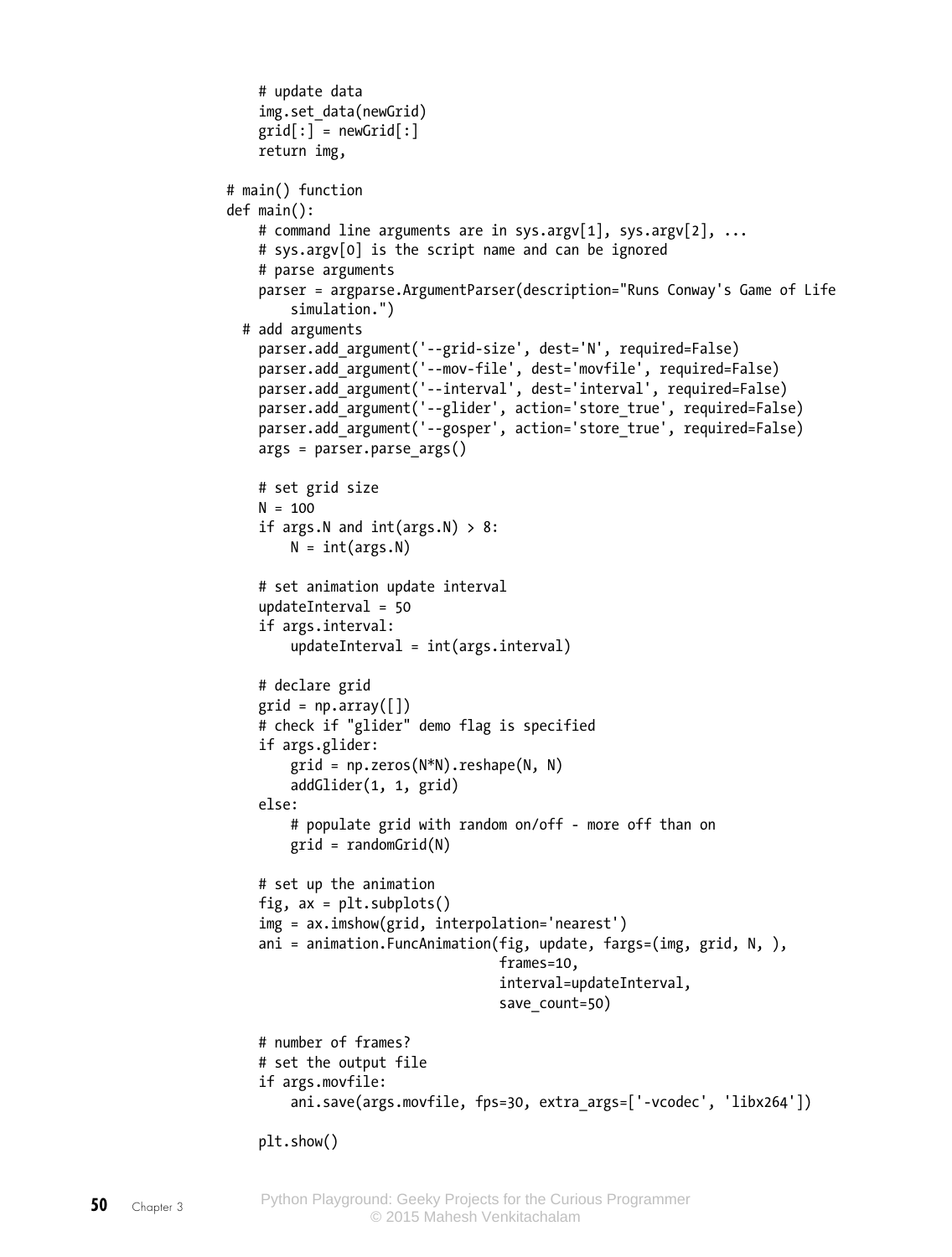```
# call main
if name == ' main ': main()
```
## **Running the Game of Life Simulation**

Now run the code:

#### \$ **python3 conway.py**

This uses the default parameters for the simulation: a grid of 100×100 cells and an update interval of 50 milliseconds. As you watch the simulation, you'll see how it progresses to create and sustain various patterns over time, as in Figure 3-4.



Figure 3-4: Game of Life in progress

Figure 3-5 shows some of the patterns to look for in the simulation. Besides the glider, look for a three-cell blinker and static patterns such as a block or loaf shape.

Now change things up a bit by running the simulation with these parameters:

\$ **python conway.py --grid-size 32 --interval 500 --glider**

This creates a simulation grid of 32×32, updates the animation every 500 milliseconds, and uses the initial glider pattern shown in the bottom right of Figure 3-5.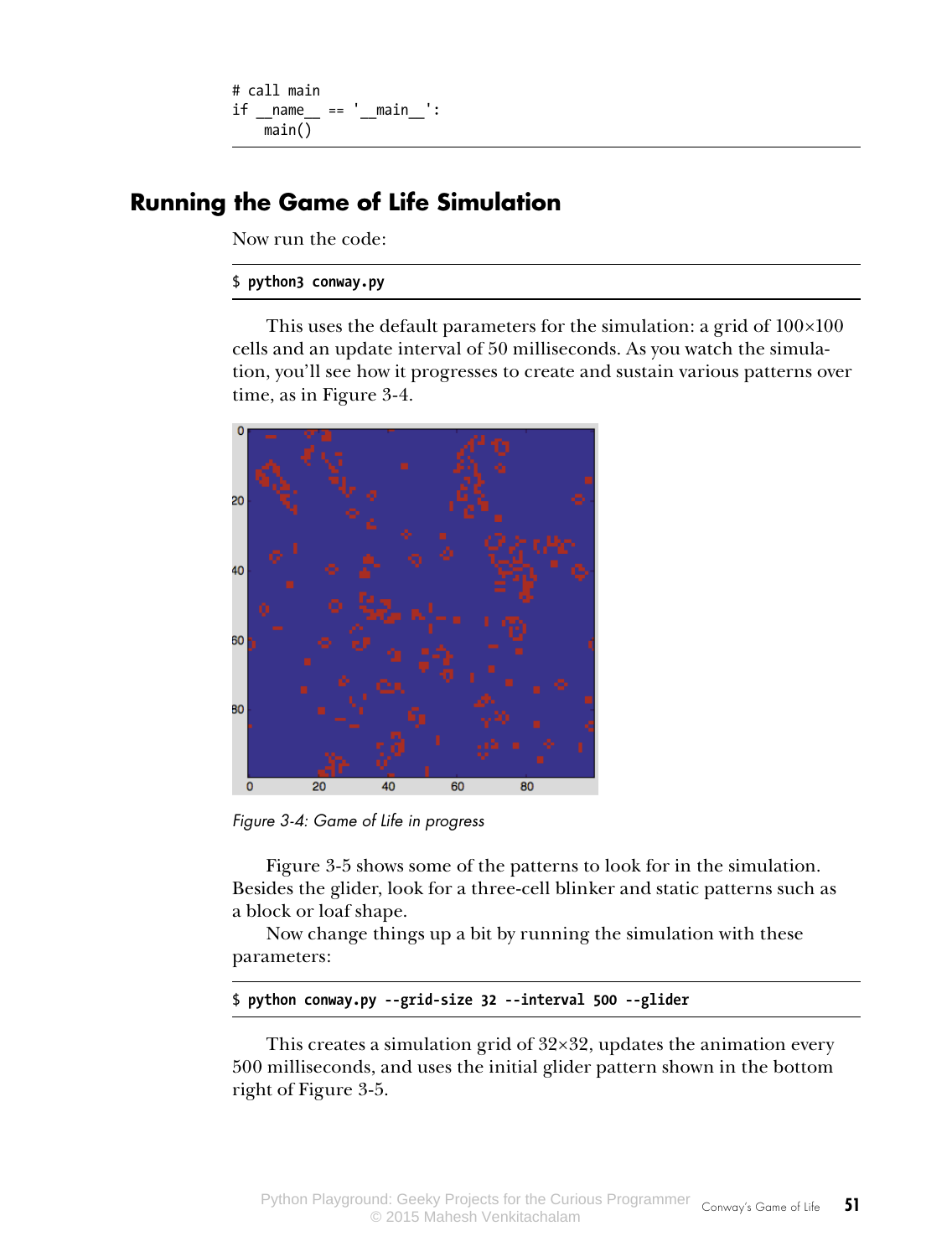

*Figure 3-5: Patterns in Game of Life*

### **Summary**

In this project, you explored Conway's Game of Life. You learned how to set up a basic computer simulation based on some rules and how to use matplotlib to visualize the state of the system as it evolves.

My implementation of Conway's Game of Life emphasizes simplicity over performance. You can speed up the computations in Game of Life in many different ways, and a tremendous amount of research has been done on how to do this. You'll find a lot of this research with a quick Internet search.

# **Experiments!**

Here are some ways to experiment further with Conway's Game of Life.

1. Write an addGosperGun() method to add the pattern shown in Figure 3-6 to the grid. This pattern is called the *Gosper Glider Gun*. Run the simulation and observe what the gun does.



*Figure 3-6: Gosper Glider Gun*